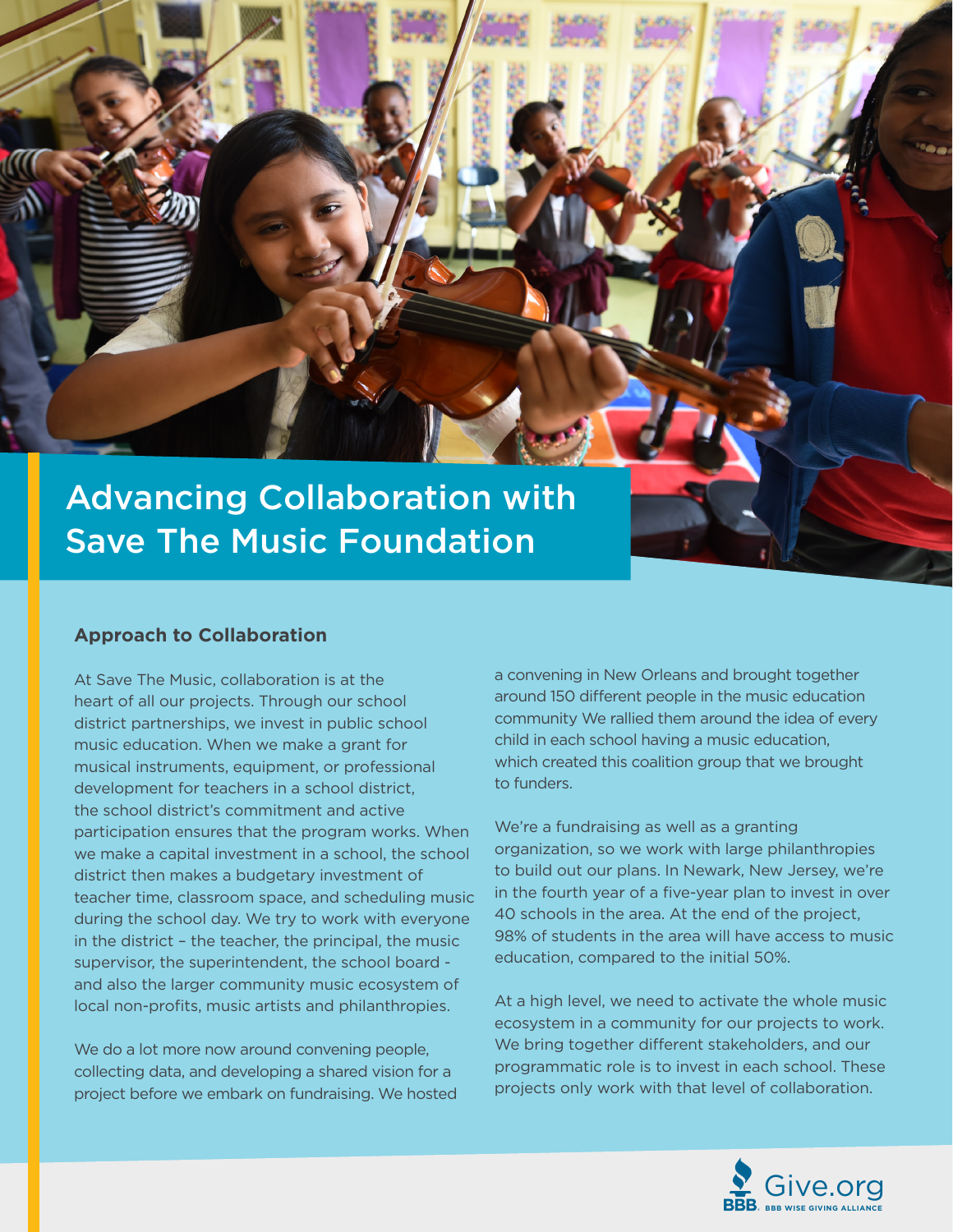# **Application of the 9 Considerations for Collaboration**

### **Build Trust**

In our community work, we want to spend time with the people we're hoping to serve by listening to them and building our work around what they need. Our hope is that this bottom-up approach helps to build trust. In New Orleans, we build trust by showing up in person and taking the time upfront to listen before we step in with any of our ideas about how we can make things better.

On the other hand, we like to spend a great deal of time with the people within the school districts we work with; our program team does weekly video calls with teachers, administrators, and superintendents across the country as we try to build strong relationships. Collaboration allows us to achieve the impact we hope to have.

### **Have a Vision**

We envision that every student at every school in the US will have music as a part of their education. The implementation of our vision is dependent on our community-driven projects. We want to have a very clear idea of what we do. At the moment, we're bringing in remote and technology partners to help us with the 50% of students who don't have laptops at home. Many teachers had to learn how to teach music remotely in as little as a day. We try to stick to what we do, and as circumstances evolve, we bring in collaborative partners in different communities to address differing needs.

# **Seek to Assure the Success of Your Collaborators**

We're big believers in clear, transparent, and specific partnership agreements. We spend time with our partners coming up with plans before we implement them. As a national organization with a reliable brand name, we hope we are creating a space for local partners to work together in new ways, so we can collectively work towards the finish line.

### **Take Stock**

Every other year, we come together for a SWOT

analysis. As a group, we lay out what we think our strengths, weaknesses, opportunities, and threats might be. We've discovered that the effectiveness of the teacher is a significant factor in our success within a given school, and have been investing more time and resources into professional development for teachers. We aim to be rigorous in our identification of what we excel at – bringing people together, creating projects, and catalyzing music ecosystems.

### **Start Small**

Before the pandemic, we had a relatively small teacher resources page, but recently, we've seen a demand for more information about how to teach and make music online. We started with one staff member scouring the web and talking to partners. We've had such an amazing response to the remote learning resources page, we've decided to invest more into it to see if we can get funding to build it out into a much bigger remote learning and teaching hub.

On a larger scale, if we're aiming to tackle a 50 or 100 school project in LA or New York, we plan to stage the project over several years. Within that time frame, there are phases where we could build out funding for the first one to two years and see how it goes before building more momentum. This method often works for us because it builds enthusiasm for the project, and people can see students thriving and making music. Funders and partners see the schools becoming warmer, more welcoming places.

# **Fail Fast, and Build Rigorous Feedback Loops**

We see this notion on the school district side of things as well. When we're beginning a project, we might come across the first 20 schools with enthusiastic principals, great teachers, and strong communities. However, as we progress further into the project, it becomes harder to reach our goals as we might encounter a tougher set of schools with intrinsic or structural challenges. Our projects,